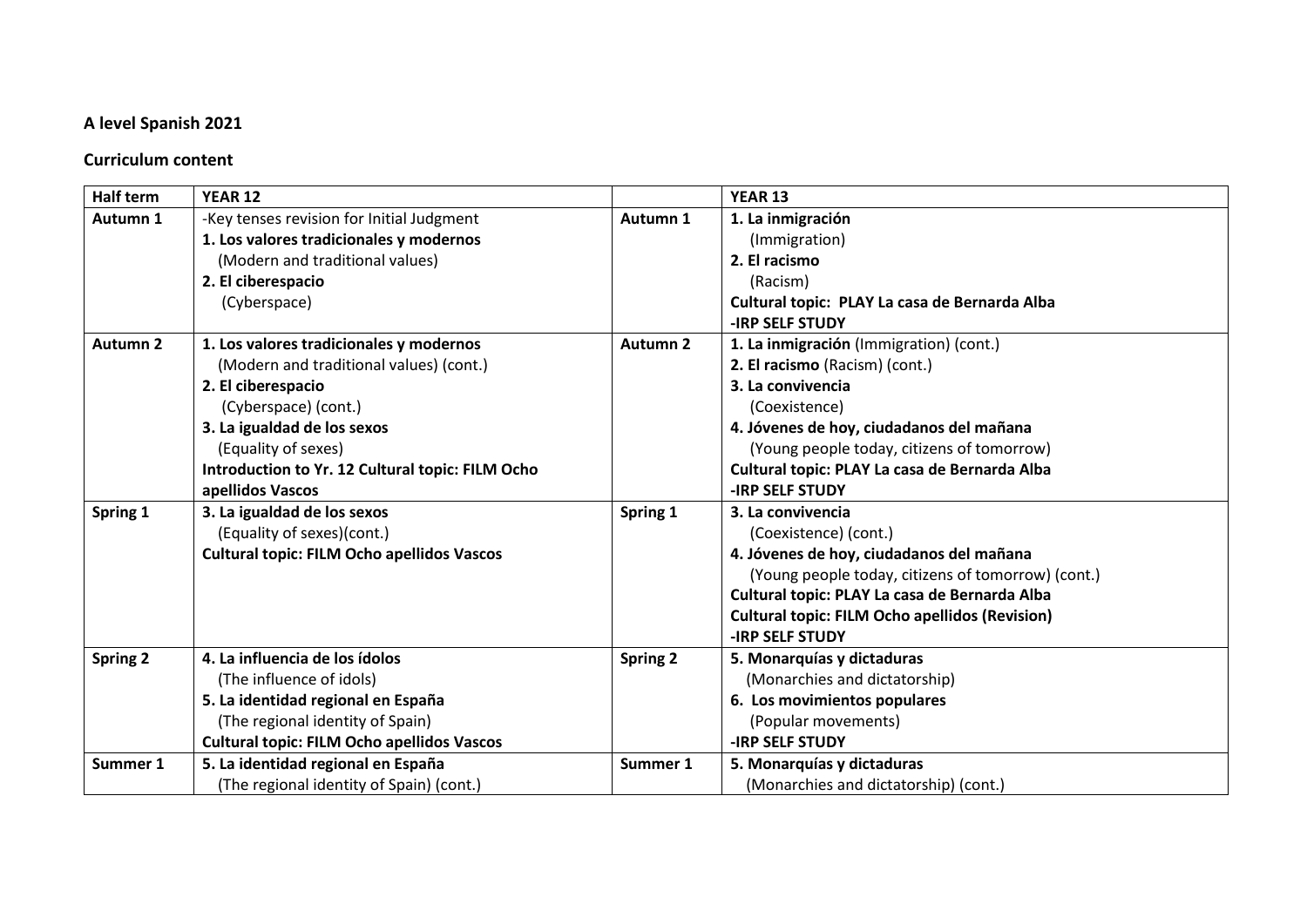|                            | 6. El patrimonio cultural<br>(Cultural heritage)<br><b>Cultural topic: FILM Ocho apellidos Vascos</b>                                                          |          | 6. Los movimientos populares<br>(Popular movements) (cont.)<br><b>-IRP FINAL PREPARATION</b><br>-GENERAL REVISION FOR FINAL EXAM |
|----------------------------|----------------------------------------------------------------------------------------------------------------------------------------------------------------|----------|----------------------------------------------------------------------------------------------------------------------------------|
| Summer 2<br><b>YEAR 13</b> | 6. El patrimonio cultural<br>(Cultural heritage) (cont.)<br>Introduction to the IRP<br>Introduction to Yr. 13 Cultural topic: PLAY La casa de<br>Bernarda Alba | Summer 2 |                                                                                                                                  |

## **Skills**

The skills developed throughout the course include:

- enhancement of linguistic skills (including fluent speech, translation, essay composition, listening and reading).
- application of critical thinking on the basis of knowledge and understanding of the language, culture and society of Spain and the Spanish-speaking world.
- development of control of the language system to convey meaning, using spoken and written skills, including an extended range of vocabulary, for both practical and intellectual purposes as increasingly confident, accurate and independent users of Spanish.
- development of ability to interact effectively with users of Spanish in speech and in writing, including through online media.
- develop language learning skills and strategies, such as communication strategies to sustain communication and build fluency and confidence.
- critical engagement with intellectually stimulating texts, films and other materials in the original language, developing an appreciation of sophisticated and creative uses of Spanish and understanding them within their cultural and social context.
- development of knowledge about matters central to the society and culture, past and present, of the country or countries where Spanish is spoken.
- mediation between cultures and between speakers of the language and speakers of English.
- fostering of the ability to learn other languages.
- transferable skills such as autonomy, resourcefulness, creativity, critical thinking, and linguistic, cultural and cognitive flexibility that will enable students to proceed to further study or employment.
- development of capacity for critical and analytical thinking through the language of study.
- development of students as independent researchers through the language of study.